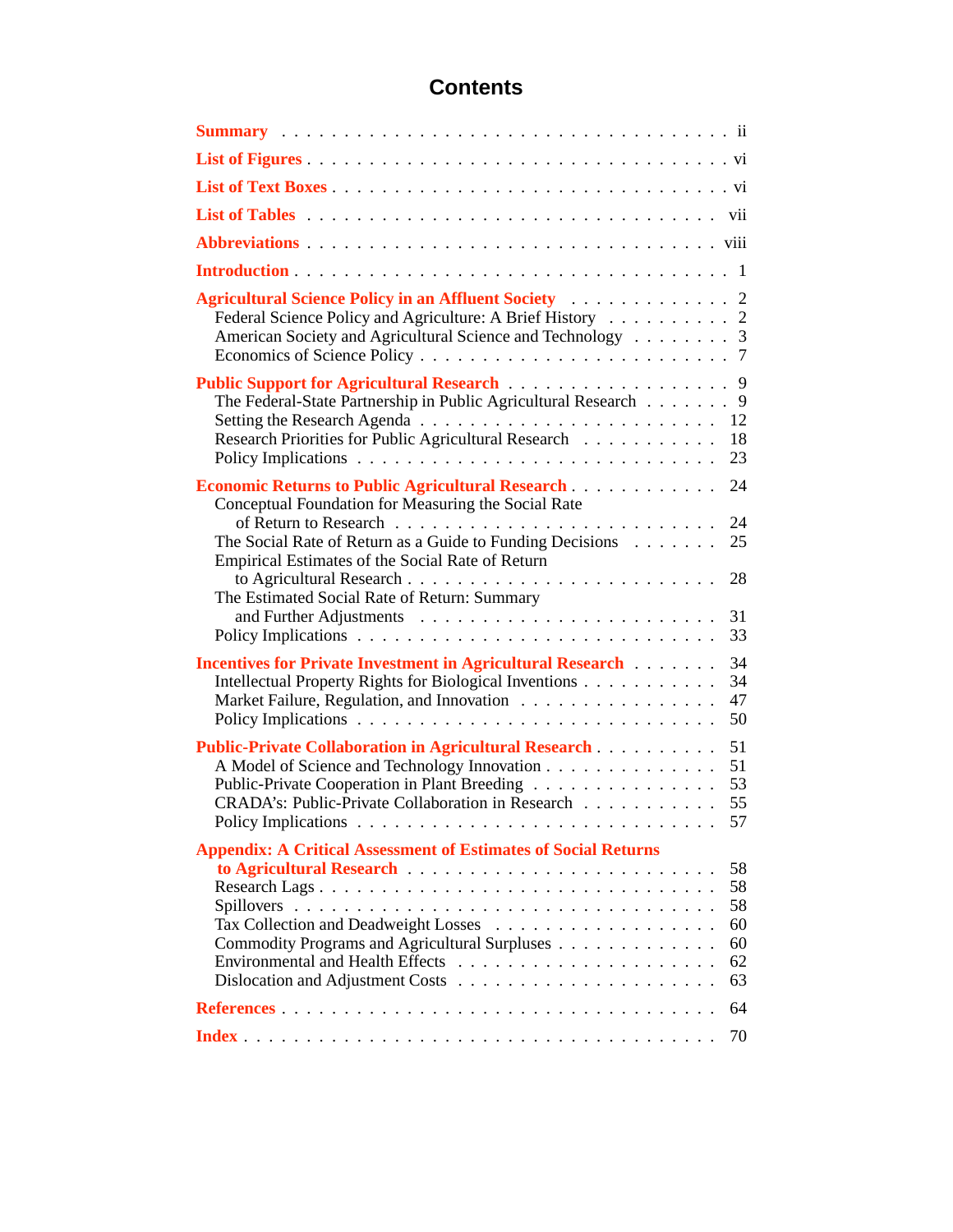#### **Summary**

<span id="page-1-0"></span>Research is a cornerstone of economic growth and development. The Federal Government has played a major role in supporting agricultural research for over a century, transforming U.S. agriculture from a resource-based industry to a sciencebased industry. At the same time, the demands placed on the U.S. agricultural research system are changing. Consumers and taxpayers expect a wider set of issues to be addressed, including consumer health and food safety, environmental protection, and rural quality of life. Another major change in agricultural research within the United States over the past three decades has been the growing importance of the private sector in both funding and conducting agricultural research. This report re-examines the role of the public sector and the Federal Government in agricultural research. Based on this re-examination, three broad conclusions emerge:

- *Agricultural research continues to be a solid public investment.* Publicly funded agricultural research aimed at improving productivity has earned an annual rate of return of at least 35 percent. Consumers, farmers, and investors in agricultural industries broadly share these returns. Even with increasing expenditures for research by the private sector, there is no evidence that the return to public research has fallen off. A 35-percent rate of return is higher than returns on conventional investments in the private sector. This high rate of return suggests that further allocation of funds to agricultural research would be generally beneficial to the U.S. economy, even if it meant reducing other investments.
- *Agricultural research continues to require involvement by the Federal Government.* Providing effective patent protection for biological innovations is difficult; as a consequence, the private sector generally underinvests in research. Private sector developers have captured as little as 10 to 12 percent (or less) of the economic benefits from improved nonhybrid crop varieties. Where more effective protection exists for intellectual property rights, the public sector has reallocated public funds away from variety development toward fundamental, or pre-technology, research. This reallocation is in the direction economic analysis would recommend because it focuses scarce public sector funding on research that is unlikely to be done by the private sector. State governments have also been important funders of agricultural research. However, States lack the incentive to fund many types of research because the benefits frequently accrue to farmers and consumers outside the State that paid for the research.
- *The most compelling case for Federal funding is for more basic research, for the development of nonhybrid crop varieties and other technologies where private incentives are weak, and for research that informs public and private decisionmaking.* The private sector has little incentive to conduct research in certain areas. These areas include basic, or pre-technology, research (such as plant and animal genetics, pathology, and physiology; conservation and development of unimproved germplasm; and soil physics and chemistry) and research that improves public and consumer decisionmaking (such as basic and applied research on agriculture's relationship to water quality; global climate change; soil quality and land degradation; ecosystem loss; human nutrition and diet; and food safety and quality). Increasingly scarce resources for public agricultural research place a greater burden on research administrators to allocate resources to high-priority areas. They must carefully assess public versus private, and Federal versus State, responsibilities in science and technology development. Economic cost-benefit analysis can be a useful tool for identifying high-payoff areas, although assessing prospective benefits of research and nonmarket benefits remains difficult.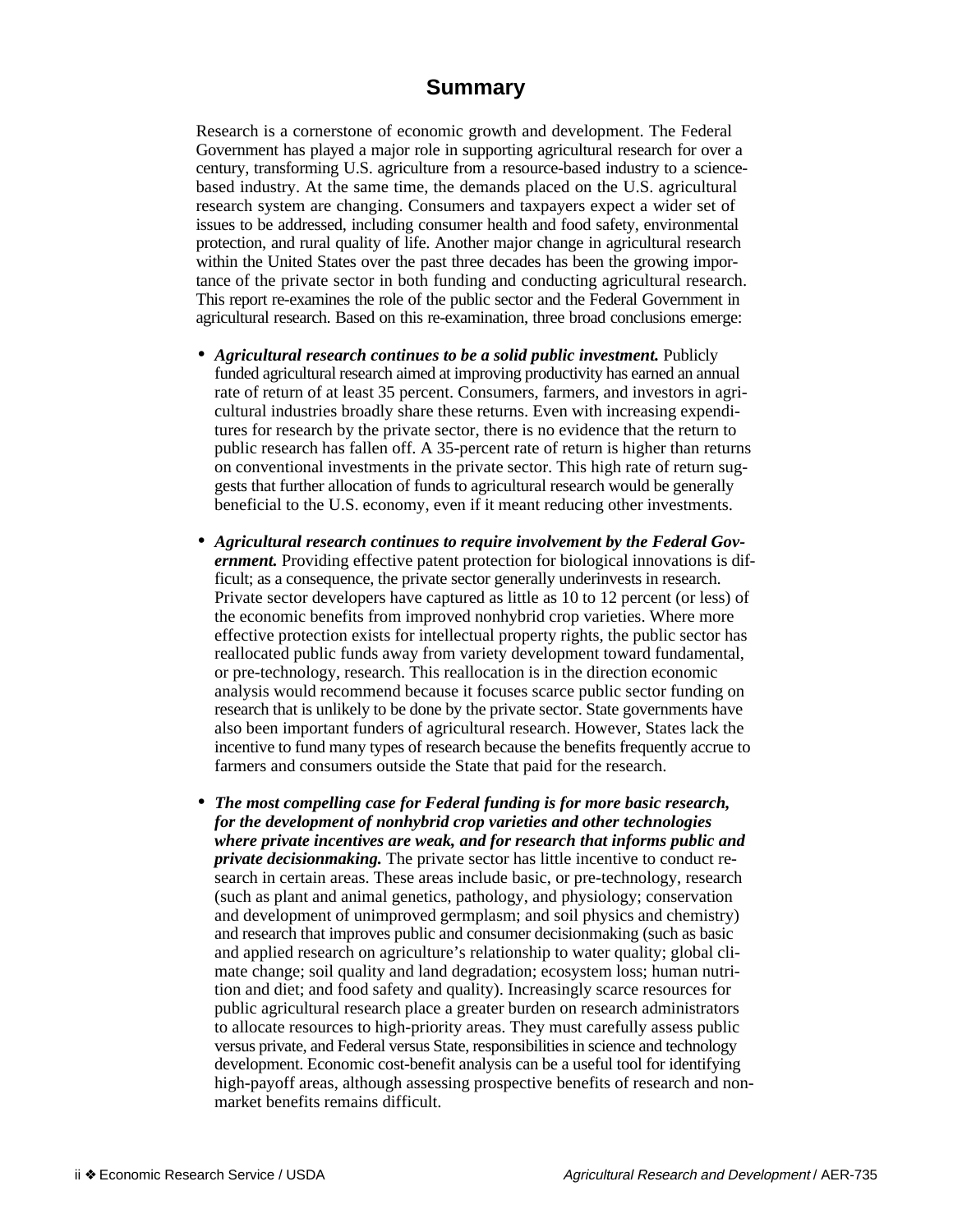A variety of institutions and market incentives support and encourage agricultural research in the United States These range from direct public funding by Federal and State governments to strengthening private ownership rights to new technology to encourage private individuals and firms to invest in research. With the 1980 Stevenson-Wydler Technology Innovation Act and its 1986 amendment, the Technology Transfer Act, new private-public cooperative research efforts were made possible.

Besides the general conclusions above, several specific conclusions relate to public sector research:

- *Lack of growth in Federal agricultural research expenditures and the requirements of maintenance research constrain the ability of the public agricultural research system to respond to new demands.* Federal expenditures for agricultural research account for about 60 percent of the total financial support for public agricultural research in the United States. However, these expenditures have not grown in real terms since the mid-1970's. As much as 30 percent of current expenditures are used to maintain current productivity levels.
- *Institutional changes in the Federal-State partnership in agricultural research are affecting how research priorities are determined, the mission of the land-grant universities, and the distribution of Federal funds among States.* Federal support for agricultural research at land-grant universities and State agricultural experiment stations increasingly comes as project funding instead of the traditional block grant, or formula-funding, system. In 1994, formula funds accounted for only 30 percent of Federal support for State institutions, down from 61 percent in 1970. Federal agencies other than the USDA administer an increasing share of Federal funds for agricultural research.
- *Increased reliance on private sources of funding has raised concerns that private industry could exert a disproportionate influence on the public agricultural research agenda.* Universities and State agricultural experiment stations rely on the private sector for an increasing share of agricultural research funds. In 1994, nearly 20 percent of agricultural research at State institutions was funded by private industry, product sales, or other private donations, up from 14 percent in 1978.

With the growing importance of the private sector, agricultural research is now a shared responsibility of both the public and the private sectors. Judgments about how and where to spend public funds must consider the level and direction of private agricultural research funding. We have found that:

• *Private R&D tends to be more commercially oriented than public research.* Private industry spent at least \$3.4 billion for food and agricultural research in 1992, compared with \$2.9 billion in the public sector. More than 40 percent of private agricultural R&D is for product development research, compared with less than 7 percent of public agricultural research.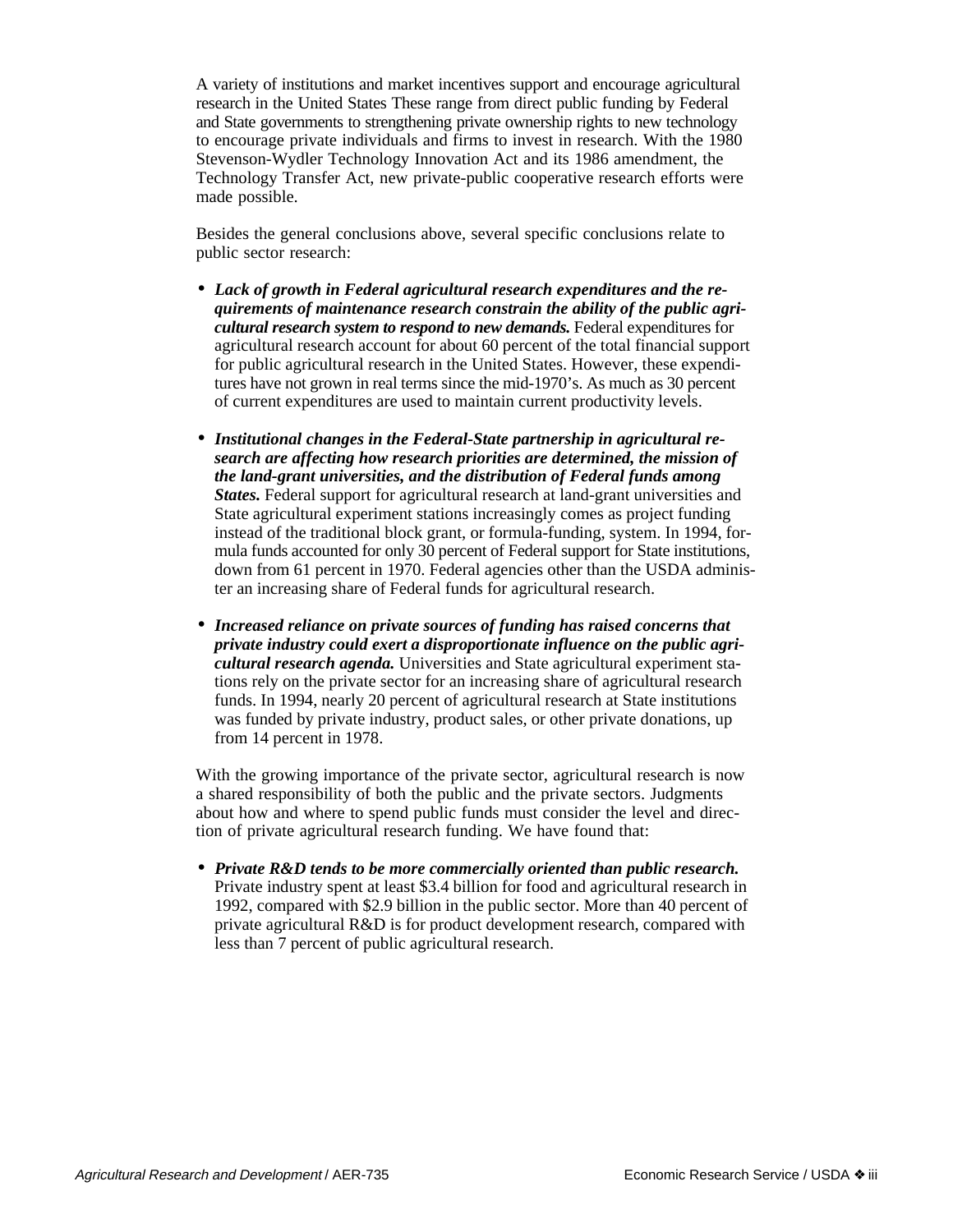- *Federal R&D policies and regulations affect private research.* Government policies affect private agricultural research in several ways. Investments in public agricultural research can lead to increased private research, because of new market opportunities created by scientific and technological advances. There is little evidence that public agricultural research crowds out private research. Intellectual property rights encourage private research by allowing an innovative company to capture a greater share of the benefits from research. Regulations can increase the cost of product development and, thus, discourage private investment in research. At the same time, regulations can encourage research on technologies that are more compatible with environmental, food safety, and nutrition goals.
- *Strengthened ownership rights for intellectual property for biological inventions have increased private incentives for biological research, but these rights have also raised concerns for future scientific progress.* In 1992, private industry spent \$400 million on plant breeding, and nearly \$600 million on all agricultural biotechnology research. However, private incentives to conduct pre-technology research, such as the development of elite germplasm, remain weak, and private investment in applied plant breeding remains uneven across commodities. Patenting of biotechnology inventions has raised concerns that monopolies on new technology may slow longrun progress in biological sciences.
- *New institutional arrangements are being developed to increase public-private collaboration in agricultural research.* Cooperative Research and Development Agreements (CRADA's) are formal arrangements between Federal laboratories and private companies to jointly develop and commercialize new technologies. The USDA is also working to establish research consortia between public research institutions and private industry.

Existing evidence suggests that the benefits of research spill over beyond the borders of individual countries. U.S. support of international agricultural research helps diffuse technology abroad and makes an important contribution to reducing hunger and malnutrition around the world. It also brings back technologies that directly benefit U.S. agriculture. However, the "free-rider" problem may also limit the incentives for individual countries to support global agricultural research. The broader issues of the ability of the world to feed a growing population and the relationship between U.S. and international agricultural research are important topics for future research.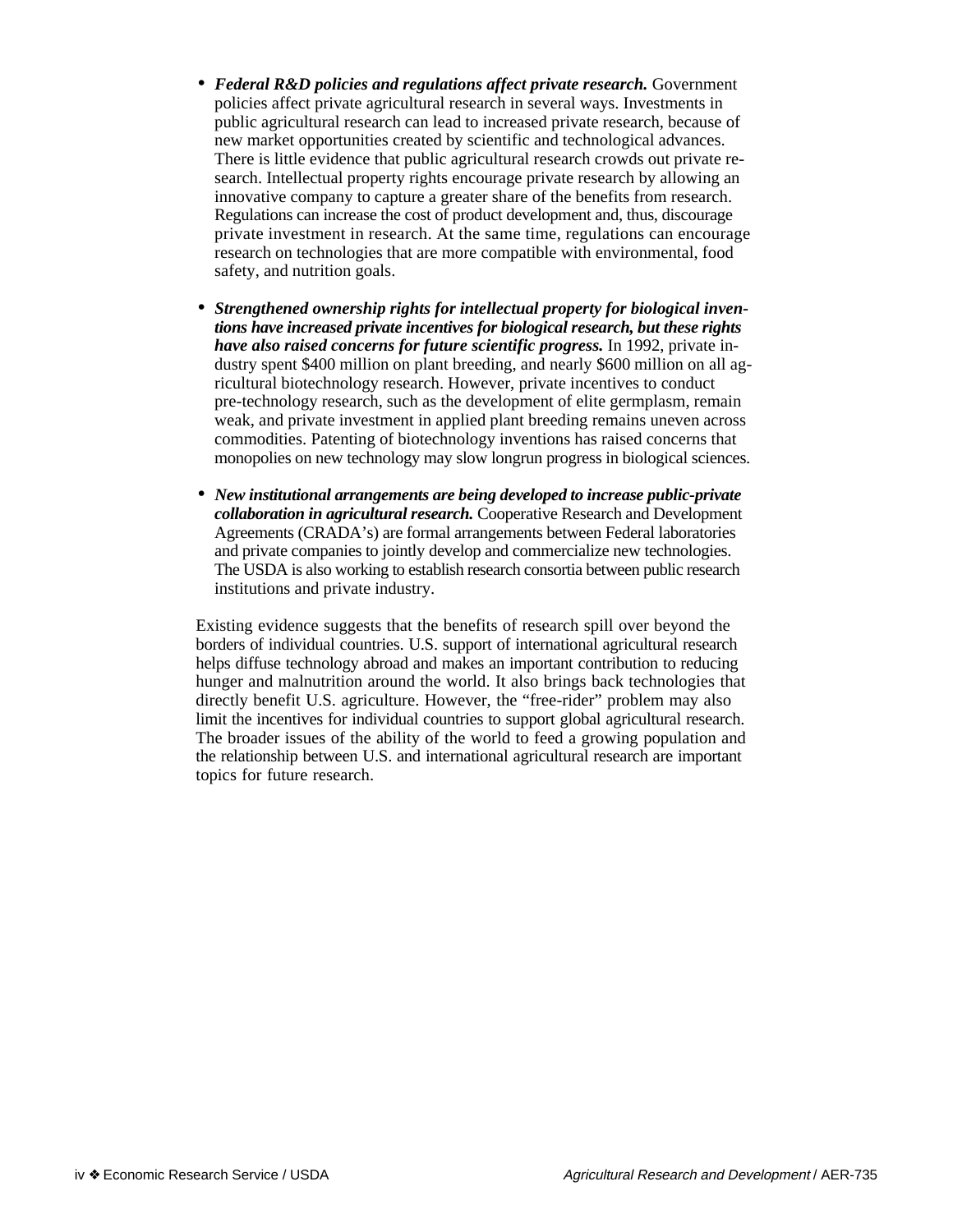# **List of Figures**

#### <span id="page-4-1"></span><span id="page-4-0"></span>**Figure**

| 1. Expenditures for agricultural research in the United States, 1960-94 3                                                                                                |    |
|--------------------------------------------------------------------------------------------------------------------------------------------------------------------------|----|
| 2. Private agricultural research, by industry 4                                                                                                                          |    |
| 3. Sources and flows of funding for agricultural research in 1992 9                                                                                                      |    |
| 4. Federal, State, and private support for public                                                                                                                        |    |
| 5. Allocation of USDA-SAES research expenditures, by goal 19                                                                                                             |    |
|                                                                                                                                                                          |    |
| 7. Annual issues of intellectual property rights for new plants<br>and plant varieties $\ldots \ldots \ldots \ldots \ldots \ldots \ldots \ldots \ldots \ldots \ldots 36$ |    |
| 8. Plant Variety Protection Certificates, 1970-94                                                                                                                        | 39 |
| 9. Appropriability and private research investment in plant breeding $\ldots$ 45                                                                                         |    |
| 10. Pedigree of rice cultivar Lemont, indicating ancestors used                                                                                                          |    |
| 11. Stylized model of scientific and technological innovation 51                                                                                                         |    |
| 12. Science and technology breakthroughs in nitrogen fixation                                                                                                            |    |
| 13. Public and private spending on plant breeding                                                                                                                        | 55 |
|                                                                                                                                                                          |    |

## **List of Text Boxes**

| Basic Research, Applied Research, and Technology Development 10       |  |
|-----------------------------------------------------------------------|--|
| Federal Support for Intramural versus Extramural Research 11          |  |
|                                                                       |  |
| Institutional versus Project Support of Agricultural Research 17      |  |
|                                                                       |  |
| Social versus Private Returns to Research: Issues of Measurement 25   |  |
| Social Benefits Not Captured in Rate-of-Return Estimates 26           |  |
| Using the Rate of Return to Make Research Funding Decisions 27        |  |
| Contribution of Plant Breeding to Agricultural Productivity Growth 44 |  |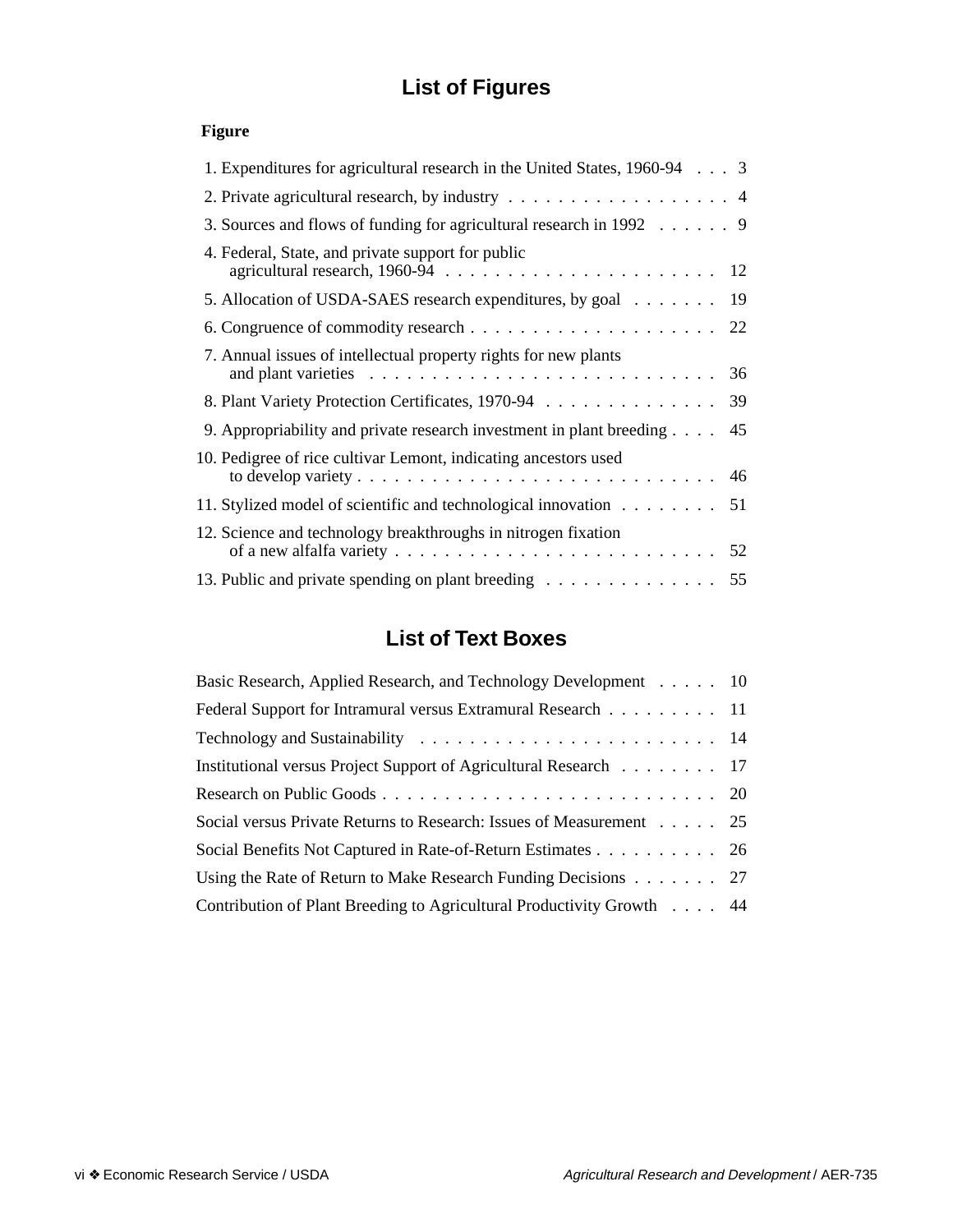# **List of Tables**

#### <span id="page-5-0"></span>**Table**

| 1. Sources of funding for State agricultural experiment stations,                                                                                                                         |    |
|-------------------------------------------------------------------------------------------------------------------------------------------------------------------------------------------|----|
| 1978 and 1994                                                                                                                                                                             | 15 |
| 2. Federal support for State agricultural experiment stations                                                                                                                             | 16 |
| 3. Public research expenditures by program area, 1992                                                                                                                                     | 18 |
| 4. Aggregate returns to public investments in agricultural research                                                                                                                       | 29 |
| 5. Returns to components of pubic agricultural research                                                                                                                                   | 30 |
|                                                                                                                                                                                           | 31 |
| 7. Summary of social rates of return to agricultural research, extension,<br>and education<br>$\mathbf{r}$                                                                                | 32 |
| 8. Adjustments for biases in estimates rates of return                                                                                                                                    | 32 |
| 9. Intellectual property rights and private plant breeding                                                                                                                                | 36 |
| 10. Private agricultural research expenditures by product areas, 1960-92.                                                                                                                 | 37 |
| 11. Plant Variety Protection Certificates issued for new crop varieties                                                                                                                   | 38 |
| 12. Utility Patents issued for multicellular organisms through 1994                                                                                                                       | 39 |
|                                                                                                                                                                                           | 39 |
| 14. Field test permits issued for genetically modified plants,<br>through June 1993                                                                                                       | 40 |
| 15. Selected mergers and aquisitions in the seed industry                                                                                                                                 | 41 |
| 16. Seed sales, private plant breeding, and trends in seed prices and yields,<br>major field crops $\dots \dots \dots$<br>$\cdot$ $\cdot$ $\cdot$ $\cdot$ $\cdot$<br>$\ddot{\phantom{a}}$ | 43 |
| 17. Structure and innovation in the agricultural chemical industry                                                                                                                        | 48 |
| 18. Shares of agricultural research expenditures devoted to basic, applied,<br>and developmental research                                                                                 | 53 |
| 19. Private plant breeding in the United States, 1982 and 1989                                                                                                                            | 54 |
|                                                                                                                                                                                           | 56 |
| Appendix table 1. Adjusting the social rate of return to public research<br>for deadweight losses and spillovers from private R&D                                                         | 60 |